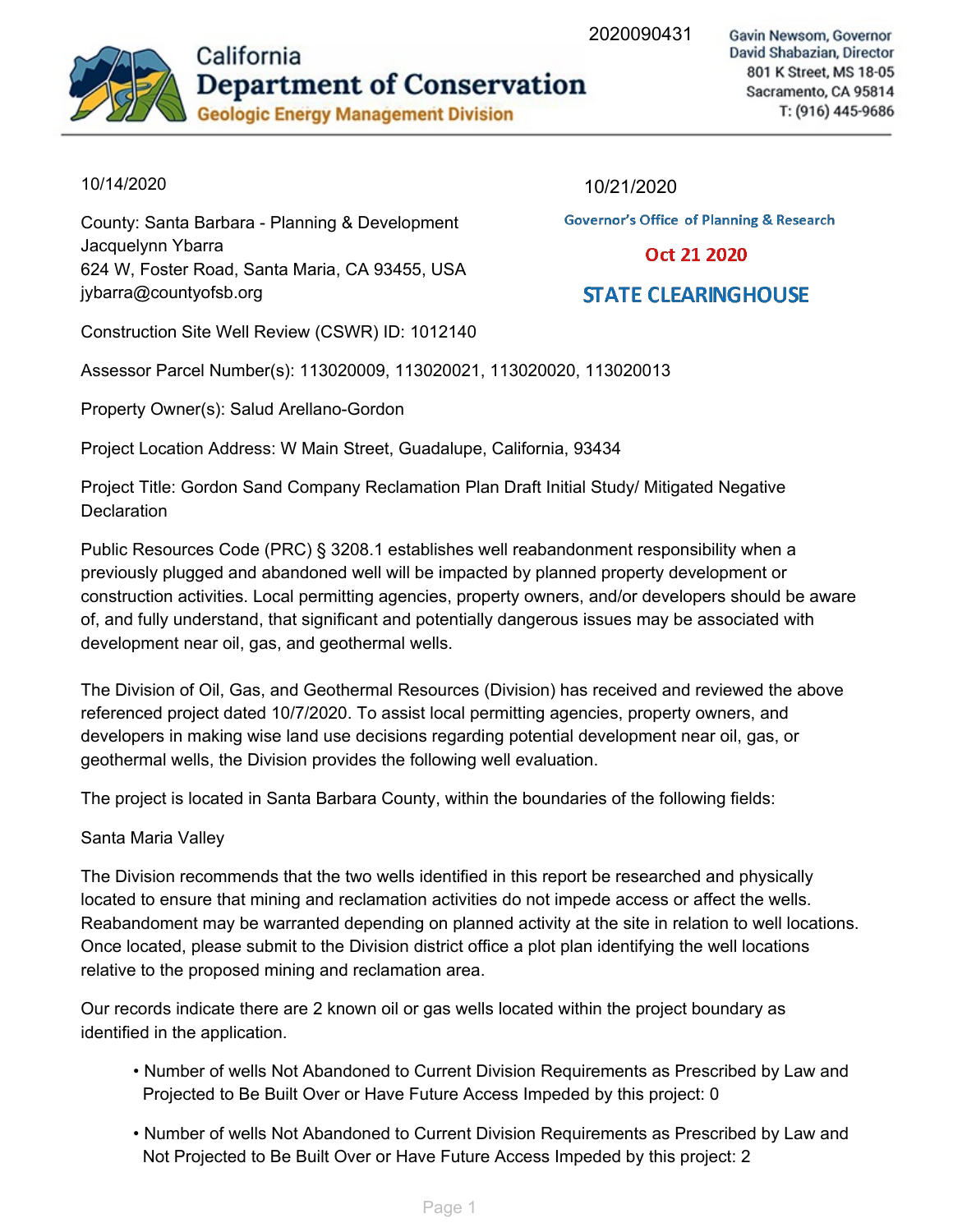

- Number of wells Abandoned to Current Division Requirements as Prescribed by Law and Projected to Be Built Over or Have Future Access Impeded by this project: 0
- Number of wells Abandoned to Current Division Requirements as Prescribed by Law and Not Projected to Be Built Over or Have Future Access Impeded by this project: 0

The Division categorically advices against building over, or in any way impeding access to, oil, gas, or geothermal wells. Impeding access to a well could result in the need to remove any structure or obstacle that prevents or impedes access including, but not limited to, buildings, housing, fencing, landscaping, trees, pools, patios, sidewalks, roadways, and decking. Maintaining sufficient access is considered the ability for a well servicing unit and associated necessary equipment to reach a well from a public street or access way, solely over the parcel on which the well is located. A well servicing unit, and any necessary equipment, should be able to pass unimpeded along and over the route, and should be able to access the well without disturbing the integrity of surrounding infrastructure.

There are no guarantees a well abandoned in compliance with current Division requirements as prescribed by law will not start leaking in the future. It always remains a possibility that any well may start to leak oil, gas, and/or water after abandonment, no matter how thoroughly the well was plugged and abandoned. The Division acknowledges wells plugged and abandoned to the most current Division requirements as prescribed by law have a lower probability of leaking in the future, however there is no guarantees that such abandonments will not leak.

The Division advises that all wells identified on the development parcel prior to, or during, development activities be tested for liquid and gas leakage. Surveyed locations should be provided to the Division in Latitude and Longitude, NAD 83 decimal format. The Division expects any wells found leaking to be reported to it immediately.

Failure to plug and reabandon the well may result in enforcement action, including an order to perform reabandonment well work, pursuant to PRC § 3208.1, and 3224.

PRC § 3208.1 give the Division the authority to order or permit the re-abandonment of any well where it has reason to question the integrity of the previous abandonment, or if the well is not accessible or visible. Responsibility for re-abandonment costs may be affected by the choices made by the local permitting agency, property owner, and/or developer in considering the general advice set forth in this letter. The PRC continues to define the person or entity responsible for reabandonment as:

1. The property owner - If the well was plugged and abandoned in conformance with Division requirements at the time of abandonment, and in its current condition does not pose an immediate danger to life, health, and property, but requires additional work solely because the owner of the property on which the well is located proposes construction on the property that would prevent or impede access to the well for purposes of remedying a currently perceived future problem, then the owner of the property on which the well is located shall obtain all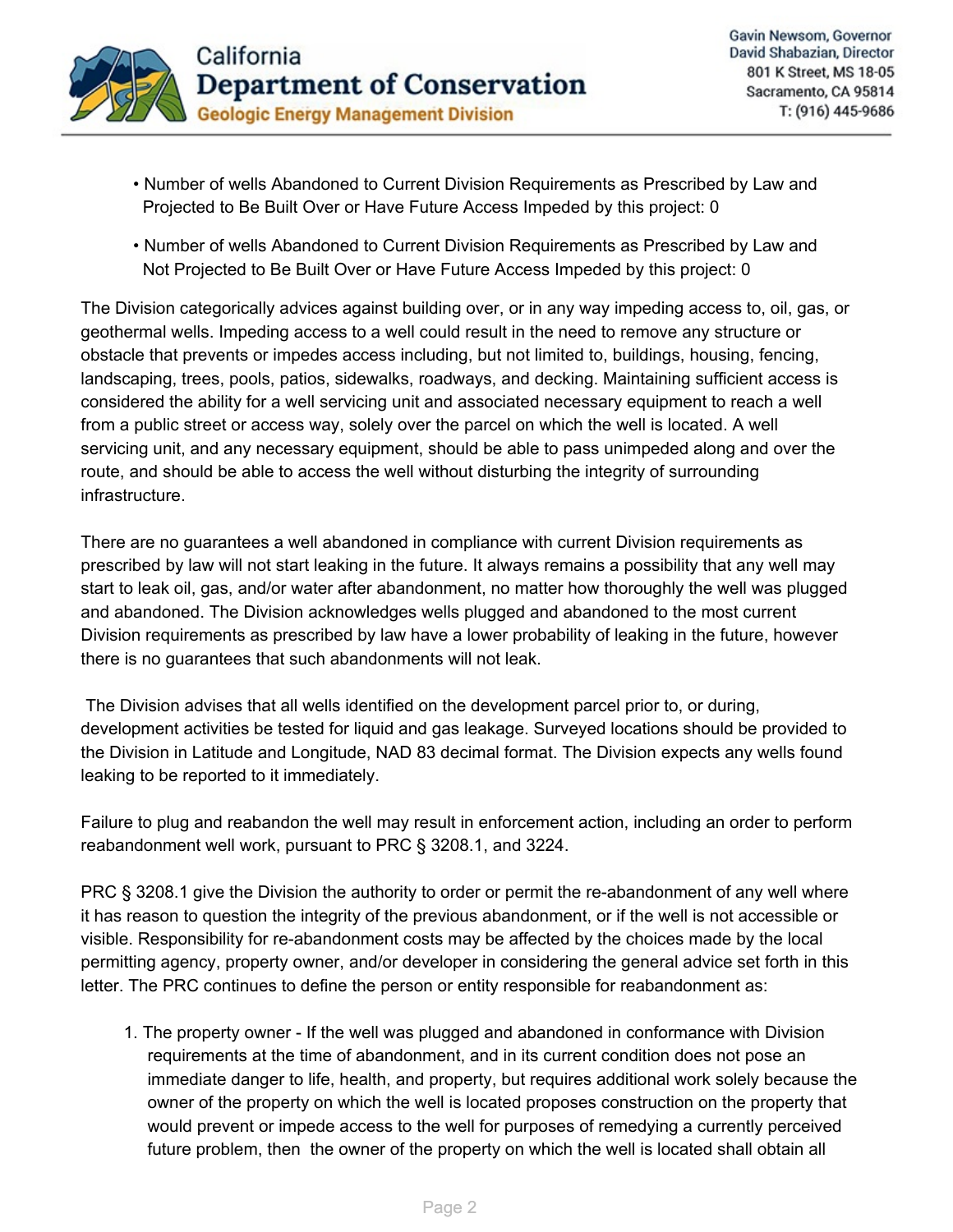

rights necessary to reabandon the well and be responsible for the reabandonment.

- 2. The person or entity causing construction over or near the well If the well was plugged and abandoned in conformance with Division requirements at the time of plugging and abandonment, and the property owner, developer, or local agency permitting the construction failed either to obtain an opinion from the supervisor or district deputy as to whether the previously abandoned well is required to be reabandoned, or to follow the advice of the supervisor or district deputy not to undertake the construction, then the person or entity causing the construction over or near the well shall obtain all rights necessary to reabandon the well and be responsible for the reabandonment.
- 3. The party or parties responsible for disturbing the integrity of the abandonment If the well was plugged and abandoned in conformance with Division requirements at the time of plugging and abandonment, and after that time someone other than the operator or an affiliate of the operator disturbed the integrity of the abandonment in the course of developing the property, then the party or parties responsible for disturbing the integrity of the abandonment shall be responsible for the reabandonment.

No well work may be performed on any oil, gas, or geothermal well without written approval from the Division. Well work requiring approval includes, but is not limited to, mitigating leaking gas or other fluids from abandoned wells, modifications to well casings, and/or any other re-abandonment work. The Division also regulates the top of a plugged and abandoned well's minimum and maximum depth below final grade. CCR §1723.5 states well casings shall be cut off at least 5 feet but no more than 10 feet below grade. If any well needs to be lowered or raised (i.e. casing cut down or casing riser added) to meet this regulation, a permit from the Division is required before work can start.

The Division makes the following additional recommendations to the local permitting agency, property owner, and developer:

- 1. To ensure that present and future property owners are aware of (a) the existence of all wells located on the property, and (b) potentially significant issues associated with any improvements near oil or gas wells, the Division recommends that information regarding the above identified well(s), and any other pertinent information obtained after the issuance of this letter, be communicated to the appropriate county recorder for inclusion in the title information of the subject real property.
- 2. The Division recommends that any soil containing hydrocarbons be disposed of in accordance with local, state, and federal laws. Please notify the appropriate authorities if soil containing significant amounts of hydrocarbons is discovered during development.

As indicated in PRC § 3106, the Division has statutory authority over the drilling, operation,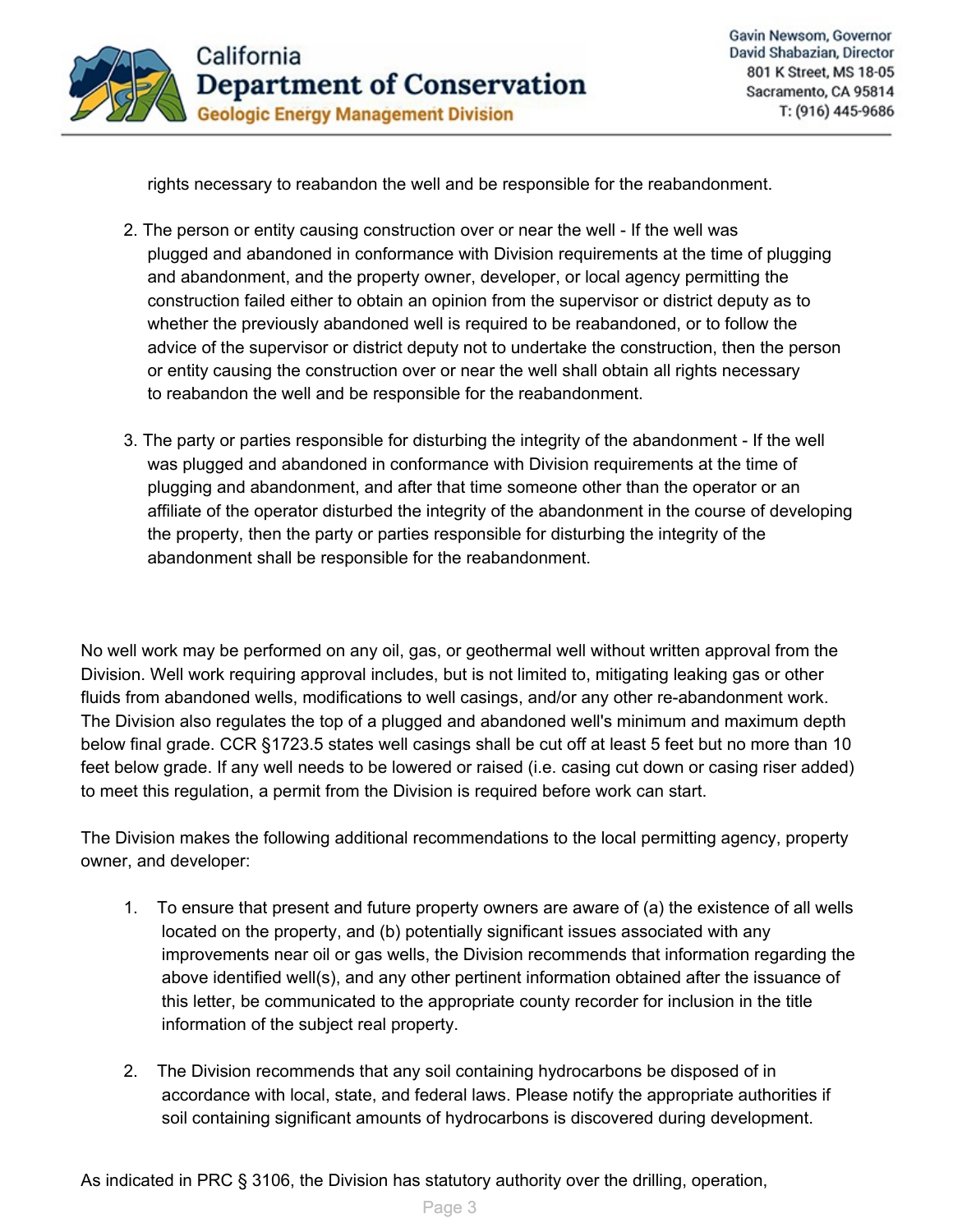

maintenance, and abandonment of oil, gas, and geothermal wells, and attendant facilities, to prevent, as far as possible, damage to life, health, property, and natural resources; damage to underground oil, gas, and geothermal deposits; and damage to underground and surface waters suitable for irrigation or domestic purposes. In addition to the Division's authority to order work on wells pursuant to PRC §§ 3208.1 and 3224, it has authority to issue civil and criminal penalties under PRC §§ 3236, 3236.5, and 3359 for violations within the Division's jurisdictional authority. The Division does not regulate grading, excavations, or other land use issues.

If during development activities, any wells are encountered that were not part of this review, the property owner is expected to immediately notify the Division's construction site well review engineer in the Coastal district office, and file for Division review an amended site plan with well casing diagrams. The District office will send a follow-up well evaluation letter to the property owner and local permitting agency.

Should you have any questions, please contact me at (805) 465-9642 or via email at Pat.Abel@conservation.ca.gov

Sincerely,

Pat-Abel Coastal District Deputy